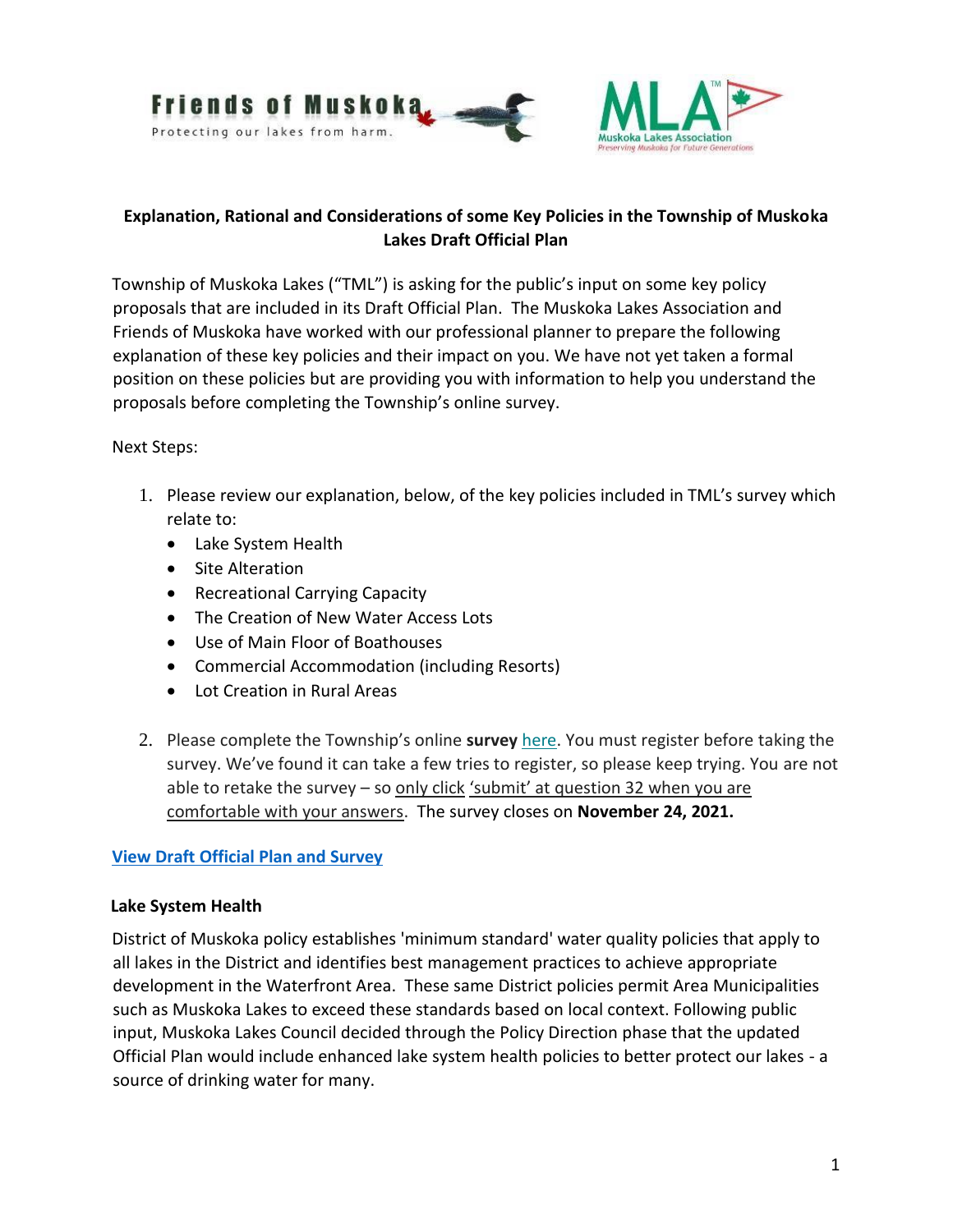Given this direction, a number of changes to the current policy framework that applies in the Waterfront Area are proposed and below are a number of topics covered in TML's survey questions.

**TML's Survey Q1**. The draft Official Plan proposes to **increase the minimum lot area and water frontage required for new lots** on the Township's lakes, i.e., increase lot size required for severed lots. (Section E4.3)

## Township's Rationale:

- control the built form on the shoreline
- protect the environment and our lakes through limits on development
- fewer septic systems
- fewer trees removed

### Other Considerations:

- may reduce the number of new lots that can be created through severing a property
- the majority of lot severance requests on the three large lakes are for lots with 300-foot frontages to accommodate two-storey boathouses
- Lake Joseph already has the minimum frontage (300 feet) and area requirements that are being proposed for the other large lakes
- the easily developable land is largely developed already, leaving properties that have features such as steep slopes or location on a narrow waterbody

**TML's Survey Q3**. The draft Official Plan **proposes to temporarily prohibit additional lot creation on lakes where water quality has been shown to be poor or significantly declining**, pending the results of a Causation Study to determine if development is the cause. (Section E4.2.3)

## Township's Rationale:

- reduce potential for additional degradation of the lake through development
- allow time to determine cause of lake deterioration before allowing more lots to be created

### Other Considerations:

• delays ability to sever a lot on a lake with poor or deteriorating water quality

•

**TML's Survey Q5**. The draft Official Plan **proposes to require Site Plan Approval for most new development in the Waterfront Area** (Section M4). The reason is that **the District Official Plan which came into effect in 2019 now requires site plan control for all substantial development and redevelopment in the waterfront.**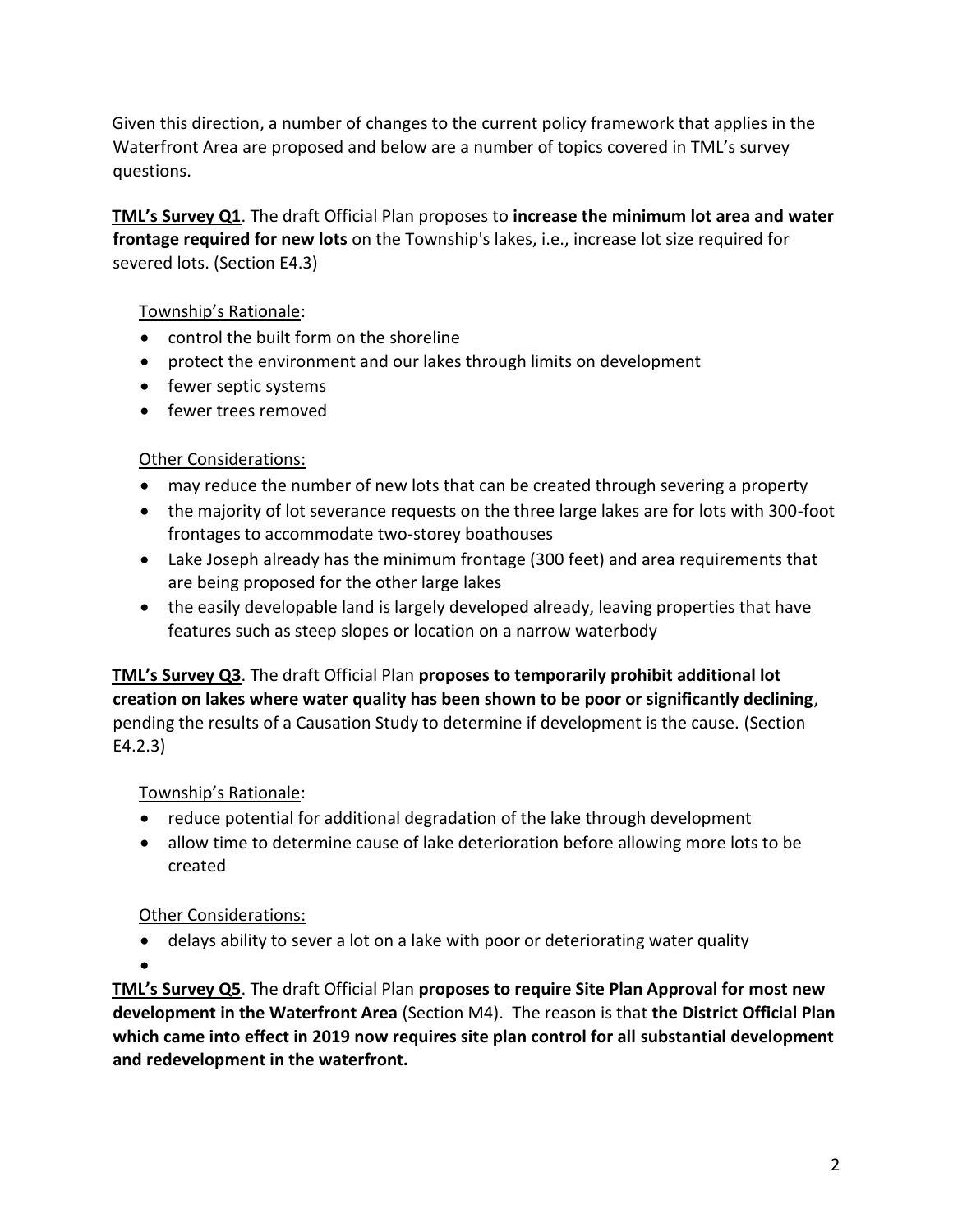Site plan approval is already required on all development on Lake Joseph properties, and on remote lakes, steep slopes, narrow waterbodies, and sensitive and over threshold lakes. It is now proposed that Site Plan Approval be required for:

- All new dwellings;
- Additions to existing dwellings and buildings that propose an increase in the ground floor area of more than 50 square metres (approx. 538 square feet);
- The relocation of an existing dwelling to another location on the lot;
- New sleeping cabins;
- New boathouses and expansions to existing boathouses that involve an increase in floor area of more than 50 square metres or the addition of a sleeping cabin in the second storey; and
- New accessory buildings that exceed 50 square metres of floor area.

### Township's Rationale:

- ensures that the Township complies with the District's new site plan control requirement
- allows for greater Township input on development on a site, including: the appropriate location of buildings, structures, septic systems, driveway and amenity areas; the retention of tree cover; lighting; the restoration of vegetation; and stormwater management
- allows Township to consider each property's unique characteristics and waterfront on a site-by-site basis
- allows for the Township to have legally binding agreements with landowners, with monitoring and reporting requirements and posting of securities to help ensure compliance.

## District of Muskoka's Rationale:

• site plan control on waterfront properties helps protect lake health: "Phosphorus enters waterbodies through anthropogenic sources such as changes in land use near waterbodies such as shoreline clearing, development, and also from stormwater runoff and individual on-site sewage system effluent. With increasing human activities, and when shoreline plants are removed or diminished and can no longer manage to properly filter out sediments in surface runoff, phosphorus levels rise. Because phosphorus is a nutrient, high phosphorus levels in waterbodies encourage excessive growth of aquatic plants and algae…The potential effects of multiple environmental stressors must now be considered, including, but not limited to, a changing climate with resultant changes in precipitation, temperature, runoff and evaporation that affect physical, chemical and biological conditions of waterbodies, invading species populating an increasing number of waterbodies, declining concentrations of calcium, and internal phosphorus loading from sediments. Appropriate shoreline development will contribute to the resiliency of each waterbody against a variety of environmental stressors."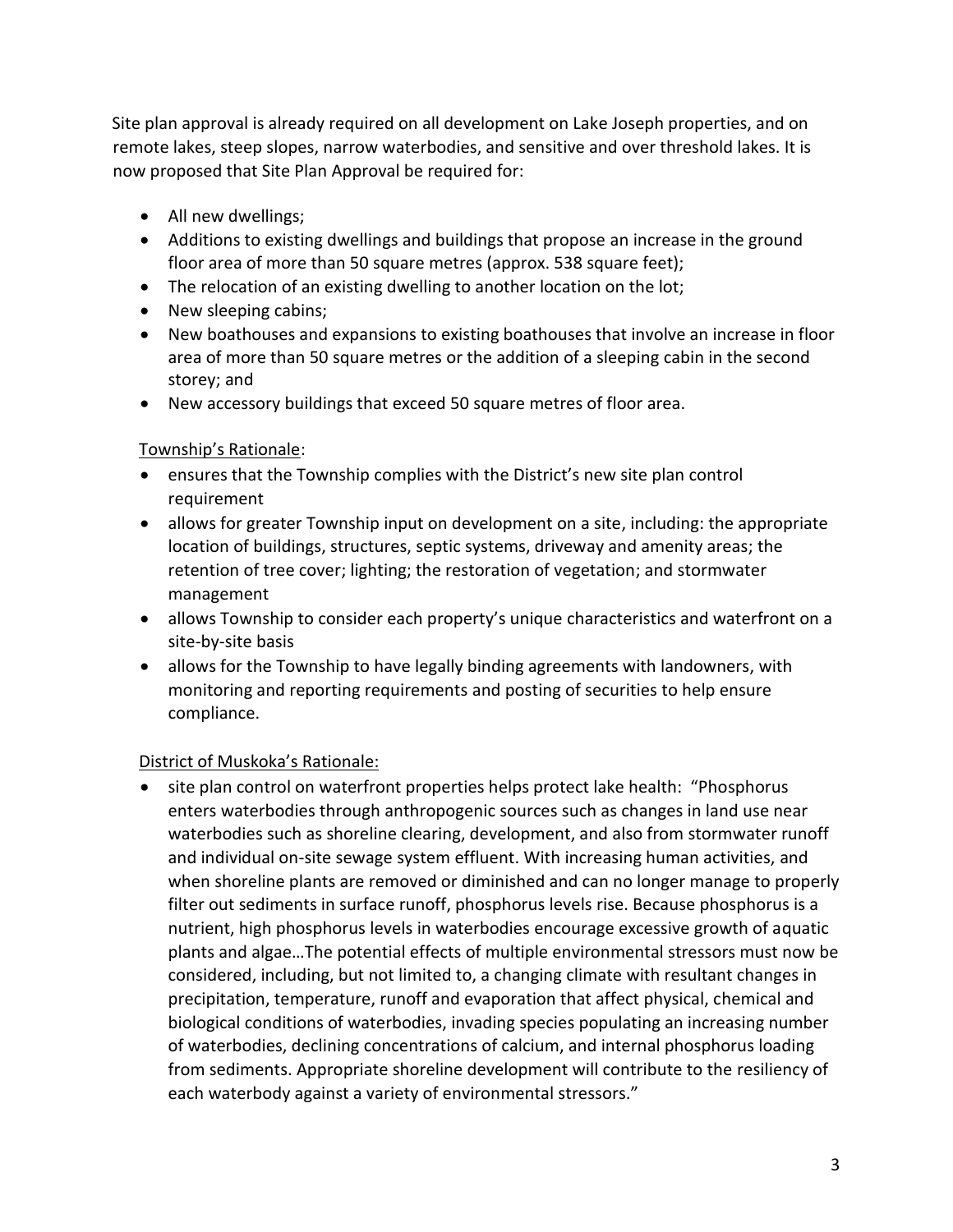## Other Considerations:

• extra time and cost involved for a landowner and planning staff to enter into a site plan agreement

# **Site Alteration**

**TML's Survey Q7**. The Township **proposes no changes to lot coverage (ie. 10% of a lot can be covered by roofed buildings on the big three lakes) but a new 3% limit on the amount of a lot that can be covered by amenities** – that is, unroofed structures such as sport courts, sundecks, firepit areas greater than 20m2 (approx. 65sqft), swimming pools and related seating areas, helipads, outdoor saunas, hot tubs and related features that do not contain a roof. (Section E4.3 b) and c)) Driveways, septic systems, pathways and stairs are not included in the amenity area.

## Township's Rationale:

- maximize amount of a lot that remains in its natural, unaltered state
- limit built form on the waterfront
- limit stormwater runoff and associated environmental impacts
- reduce tree removal

### Other Considerations

- limits number and size of amenities allowed on a property
- it would be helpful to see examples of how this will impact what can be built

**TML's Survey Q11**. The draft Official Plan **proposes to require that no less than 75% of any lot in the Waterfront Area is left in an unaltered and natural state.** (Section E5c) This takes into account the maximum lot coverage and maximum amenity area coverages proposed to be permitted (total 13%) plus areas required for driveways, septic systems and walkways accessing the lake (another 12%).

### Township's Rationale:

- protect water quality by minimizing run-off into the lake and mitigating impacts from pesticides, fertilizers and hard surface particulates on water quality
- minimize tree removal and significant removal of vegetation, for aesthetic and environmental reasons
- limit current trend of clearcutting beyond 200 feet from the water

## Other Considerations:

- limits owner's ability to clear a significant amount of land beyond 200 feet from the water
- clarity will be required on the definition of "unaltered and natural state"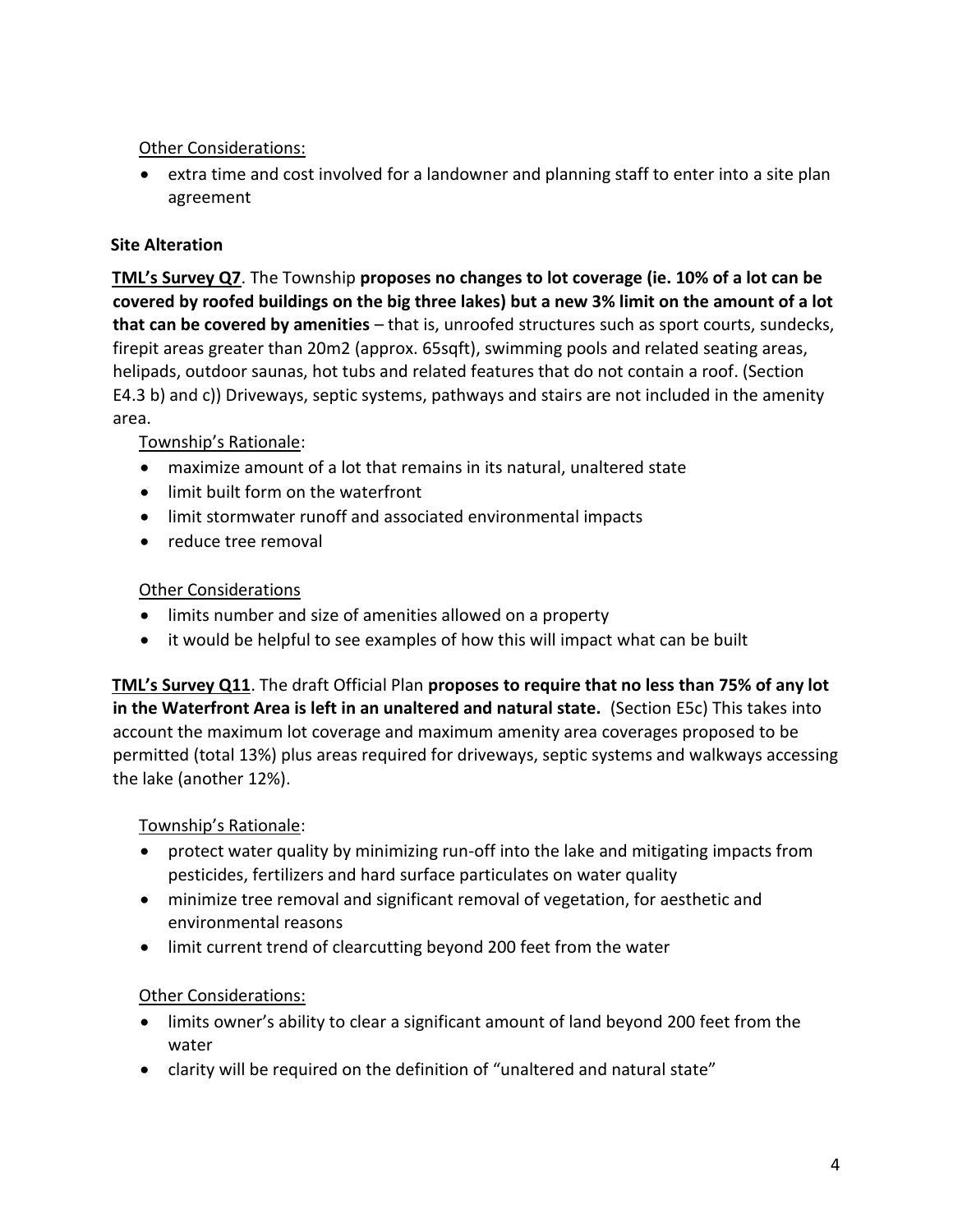### **Recreational Carrying Capacity**

**TML's Survey Q13**. The new Official Plan **proposes to establish caps on the creation of NEW lots and the expansion of existing commercial uses on lakes where the recreational carrying capacity has been exceeded. (Section E9)** 

Recreational Carrying Capacity (RCC) is an estimate of the number of people and associated watercraft that can safely and enjoyably use the surface of a lake. It is a measure of social carrying capacity rather than environmental capacity, however the two are related. Net surface area is calculated by reducing the total waterbody surface area by the surface area within 30 metres (98.4 feet) of the shoreline and then permitting one residential lot for every 1.6 ha (4 acres) of the net surface area.

On this basis, 50 small and medium sized lakes in the Township would be deemed overcapacity, although there are still 430 existing vacant properties on these lakes which may yet be developed**. No new lot creation would be possible on these lakes**. RCC is a measure that is increasingly being used in the US to limit activity on busy lakes. It has also been adopted by Seguin and Haliburton.

Note: excludes lakes that have motorized boating limitations authorized by Transport Canada.

### Township's Rationale:

- limit lot creation on lakes that already have a substantial amount of development
- there is a correlation between poor and deteriorating water quality and lakes being over recreational carrying capacity
- provides a mechanism to proceed in a cautious way with new lot creation on smaller, shallower lakes

### Other Considerations:

• limits property owners' ability to create new lots on small and medium sized lakes

## Potential Alternatives:

- use RCC as a tool to limit development when applications come forward, not as a hard cap on new lot creation
- allow RCC to be established through community-driven lake plans, should the lake community so choose

### **The Creation of New Water Access Lots**

**TML's Survey Q15**. **Proposal to require deeded access on a mainland property for docking of boats and car parking before new water access lots can be created. (Section E4.4.4)**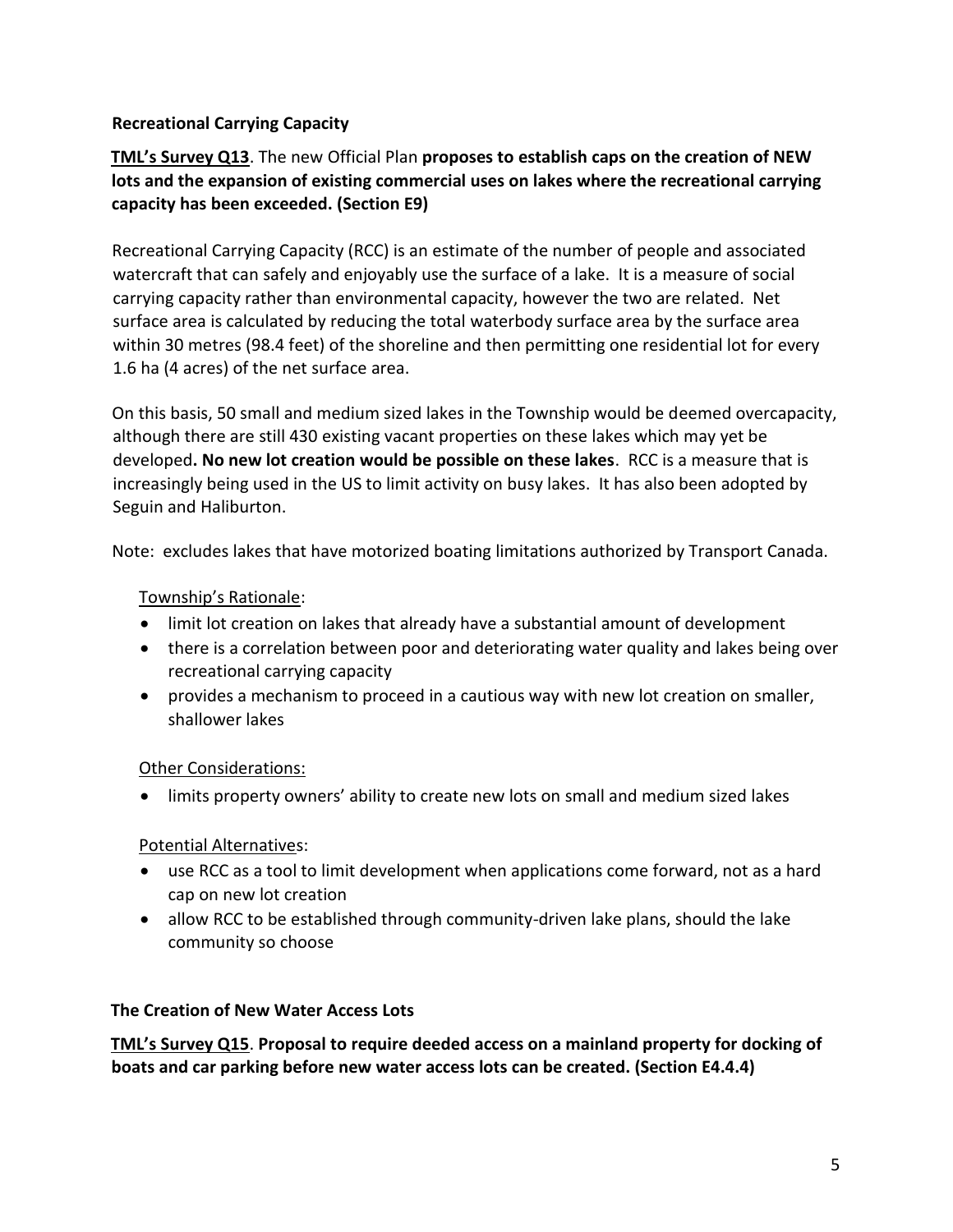### Township's Rationale:

- provides certainty of long-term availability of mainland boat docking and car parking for water access lots.
- availability of mainland parking space is scarce in some parts of the Township
- current parking/docking agreements with marinas are difficult to enforce
- Township Council would like to hear the community's view of this option to help ensure there is long-term mainland docking and parking secured before a new water access lot is created.

### Other Considerations:

- increases the cost of creating new water access lots, with potential negative impact on the value of island properties
- other options may be available, such as: more enforceable private parking/docking arrangements through marinas; permitting residential waterfront owners to provide parking/docking for up to two water access properties through an easement registered on title; or encouraging marinas to provide more parking

### **Use of the Main Floor of Boathouses**

**TML's Survey Q17**. The Township's **by-laws currently prohibit the main floor of boathouses to be used for habitable space** – only boats, boating equipment, a small washroom and a fish cleaning station are permitted. **The proposal is that this will not change.** (Section E4.10) **However, some Councillors have suggested permitting a certain amount of living space (sofas, bar etc, but not bedrooms) in the main floor of boathouses, to permit people to get out of the sun (eg. 33% or a maximum square footage).**

### Township's Rationale for continuing the prohibition:

- living spaces, with furniture, tv's, bars, and kitchens, in the main floor of a boathouse should be away from the water level where they are at risk of being flooded and swept into the water, causing pollution, water hazards and expensive property damage
- living areas at the water level are at risk of creating greater noise and light pollution that is amplified by the water (which could violate noise and dark sky bylaws)
- there is potential liability to the Township if it permits living space on the flood plain

## Other Considerations:

- some members of our community would like to have some living space in the main floor of their boathouse to get out of the sun
- owners of smaller frontage properties will still not be able to have living space on the water if the prohibition remains (need minimum 300 feet of shoreline for a two-storey boathouse with living space on the second storey)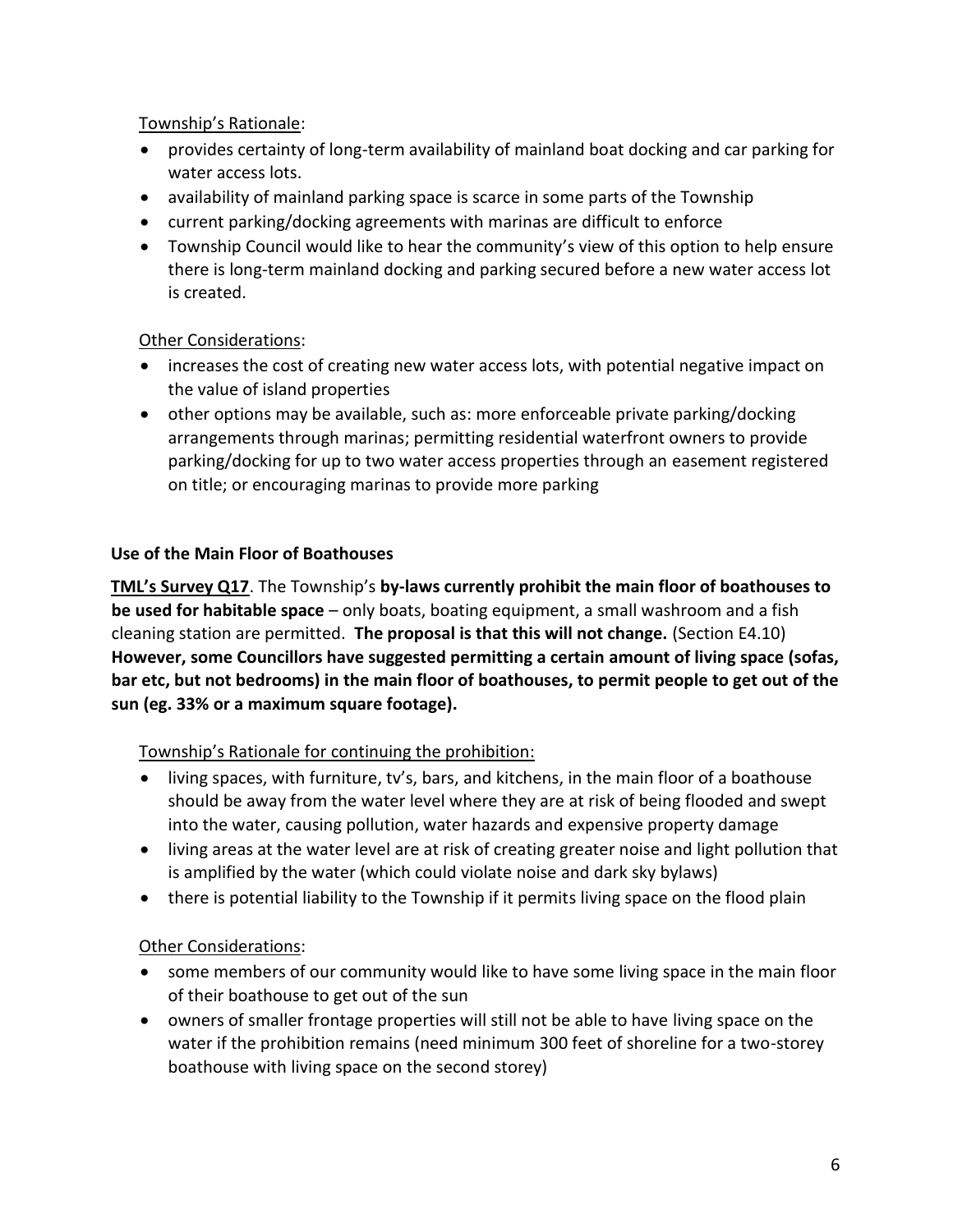### **Commercial Accommodation (including Resorts)**

A comprehensive set of policies on commercial accommodation uses is included in the draft Official Plan in Section F. The intent of these new policies is to ensure that accommodation uses such as hotels, motels, tent and trailer parks, cabin rental establishments and resorts are planned from the outset and continue to be commercial in nature and available to the travelling public to continue attracting visitors to the area.

**TML's Survey Q19**. The draft Official Plan **proposes to permit commercial resorts provided each unit generates a turnover of occupants through mandatory rental pools/programs**, exchanges, timesharing, fractionalized ownerships. This section indicates, amongst other things, that the unit can only be used by a unit owner for a maximum of 26 weeks in a calendar year and a maximum of 4 weeks in July and August. (Section F3.3)

### Township's Rationale:

• ensure resorts and other commercial accommodation continue to be commercial in nature and available to the travelling public to continue attracting visitors to the area

### Other Considerations:

- this is a lot better than the 40 weeks owner usage that the District has allowed at Villas of Muskoka and other resorts
- it will be very difficult to enforce a maximum usage by the unit owner
- other municipalities with similar rules have largely given up on the rental pool since it is hard to monitor and enforce which would mean the resort would effectively become high density cottages.
- Clause F3.3.2.1e is problematic. "*The unit owner may exceed the maximum 26 weeks per year occupancy where a reservation is not made more than seven days in advance and the unit has not already been reserved by the public. Such reservations shall not be made more than seven days in advance of the vacancy period and must not encroach upon nor compromise the integrity of the subsequent regular rental period."* This could limit the availability of rooms for those who make last minute plans and it does not generate any revenue for the hotel as there is no indication that the owner needs to pay to stay in their unit.

**TML's Survey Q21**.The draft Official Plan **proposes to support the development of single owner accommodation (eg resorts) and discourage the development of commercial condo resorts** outside of Bala and Port Carling (Section F2 c). It does not prohibit condo resorts, it simply sets out criteria that must be met to develop a new resort.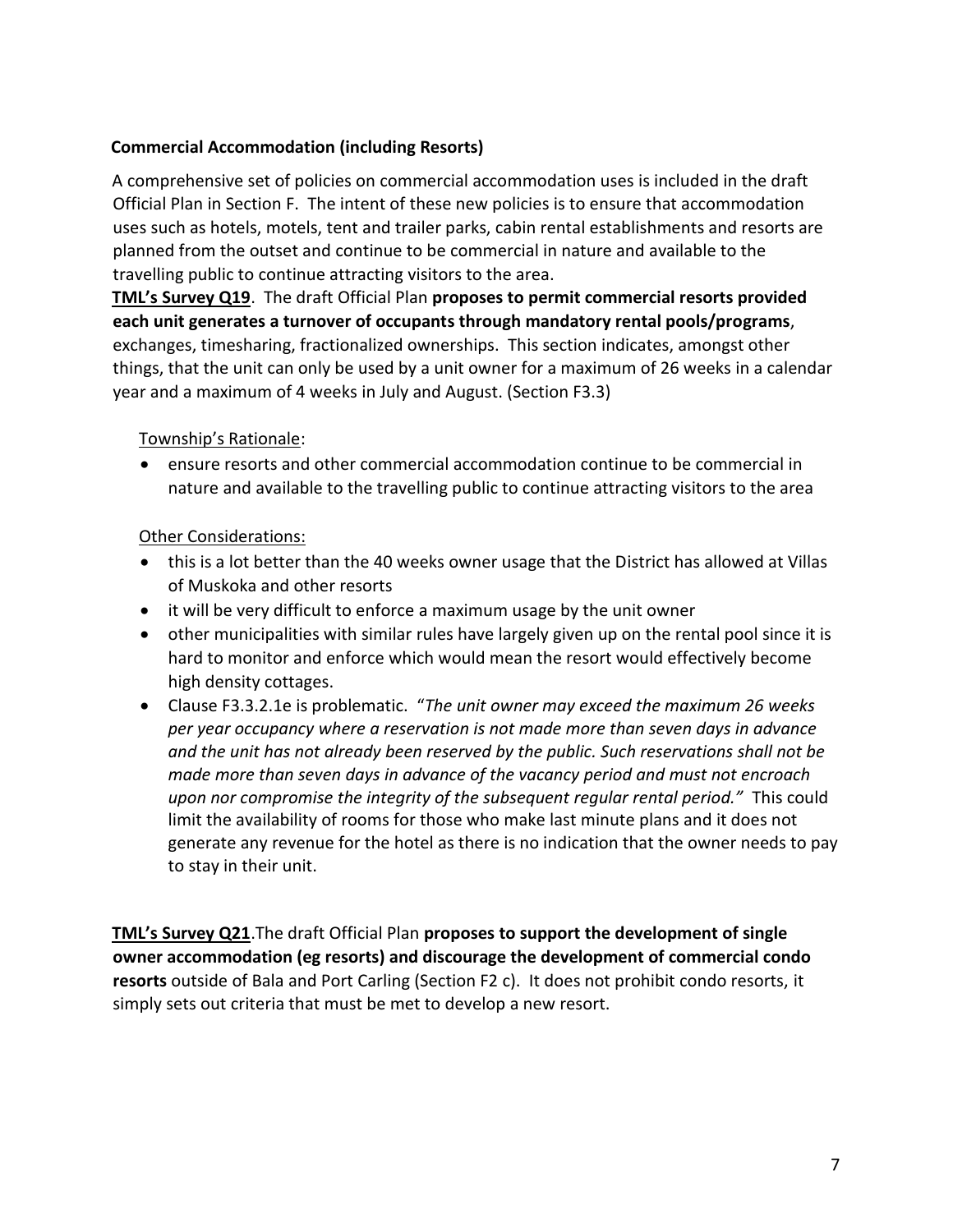Township's Rationale:

- difficult to monitor and enforce rental pools in condo resorts which could lead to the resorts becoming high density cottages
- these condo units are being sold as cottages at higher density than other residential cottages, which is out of character with the rest of Muskoka

## Other Considerations:

- by not going further and actually prohibiting condo resorts, it could make it difficult for new legitimate resorts to build on the lakes and for struggling ones to stay open
- current rules allow dense building at waterfront resorts. For example, Touchstone's 100 units on 1100 feet of shoreline is allowed under the current rules. Seguin Township limits the number of units per foot of shoreline (maximum 1 unit per 20 ft of shoreline). There may be other alternatives, such as a maximum amount of gross floor area (GFA) per foot of shoreline.
- We have a legal opinion that supports the Township only considering applications for new resorts at the time of a comprehensive review (approx. every 5-8 years) rather than on a piecemeal basis as applications come in. If this were included in the OP, it would allow the Township greater control over its resort inventory.

**TML's Survey Q23**. The draft Official Plan proposes **to require that resorts provide a variety of resort-related amenities and services on-site (Section F3.4.2 a)) (such as restaurants, tennis courts, boat rental, etc), as well as in-person management** to respond to complaints, deal with emergencies, and assist guests and visitors (Section F3.4.2 b)).

## Township's Rationale:

- in person management enables issues to be dealt with as they arise and greater peace of mind for resort guests
- distinguish a resort from a cottage with resort-related amenities
- provide amenities that guests to a resort would expect

## Other Considerations:

• an additional cost to resort developer to provide resort-related amenities and in-person management

**TML's Survey Q25**. The current Official Plan does not permit the down-zoning of resort properties to permit their use for non-resort uses (eg for individual residential properties). **The draft Official proposes to permit conversion of resorts to another use provided appropriate justification is provided. (Section F3.6)**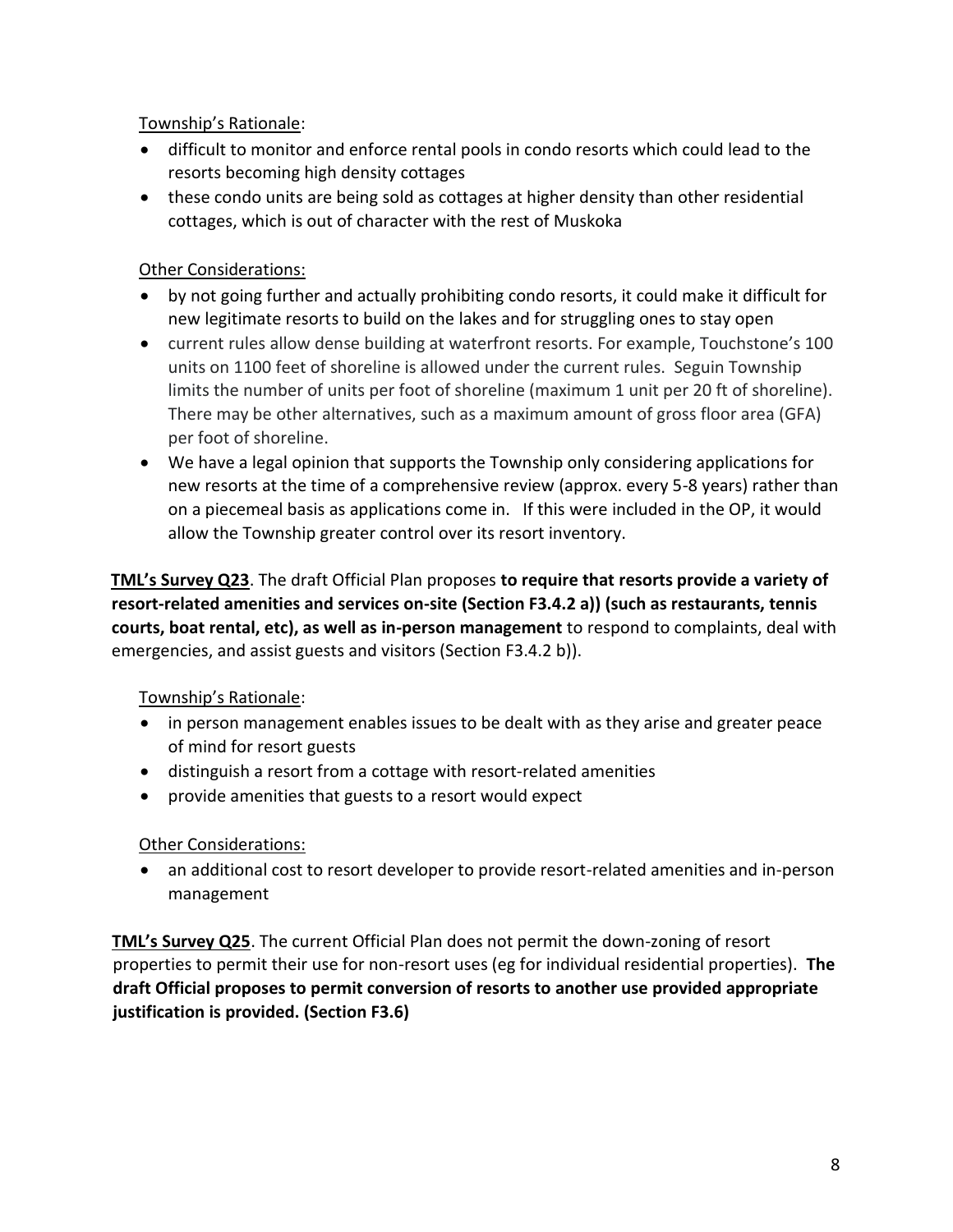Township's Rationale:

- allow an exit strategy for struggling resorts
- discourage struggling resorts becoming condos

### Other Considerations:

• could reduce the number of small resorts

### **TML's Survey Q27**. Are the proposed criteria in Section F3.6 appropriate?

### Considerations:

• the proposed criteria would only allow a limited number of resort properties to downsize to residential (ie. those that are small or have some physical constraints that can't be overcome).

**TML's Survey Q29**. The draft Official Plan in Section F4 **proposes that the Township will explore options to regulate short-term private cottage rentals** such as licensing and/or other means. While there are many positive benefits from this form of accommodation, certain negative aspects and an uneven application of regulations have also been identified as concerns by traditional tourism operators. As a result, the draft Official Plan indicates that the Township will explore regulatory options to regulate this use.

### Township's Rationale:

- some negative aspects of short-term cottage rentals can be addressed through regulations, such as licensing which has been adopted in other municipalities (including Lake of Bays)
- traditional tourism operators are concerned about uneven application of accommodation regulations.

## Other Considerations:

• regulations could impact those who need to rent their cottages to pay taxes and other expenses, although the regulation could take this into consideration by only regulating rentals for less than a certain amount of time (for example, less than a month, as in Seguin Township)

### **Lot Creation in Rural Areas**

The current Official Plan in most cases permits the creation of one new rural lot per landholding as of 1992, provided the new lot has a frontage and area of either 100 metres and 1.0 hectare or 182 metres and 4.0 hectares depending on location.